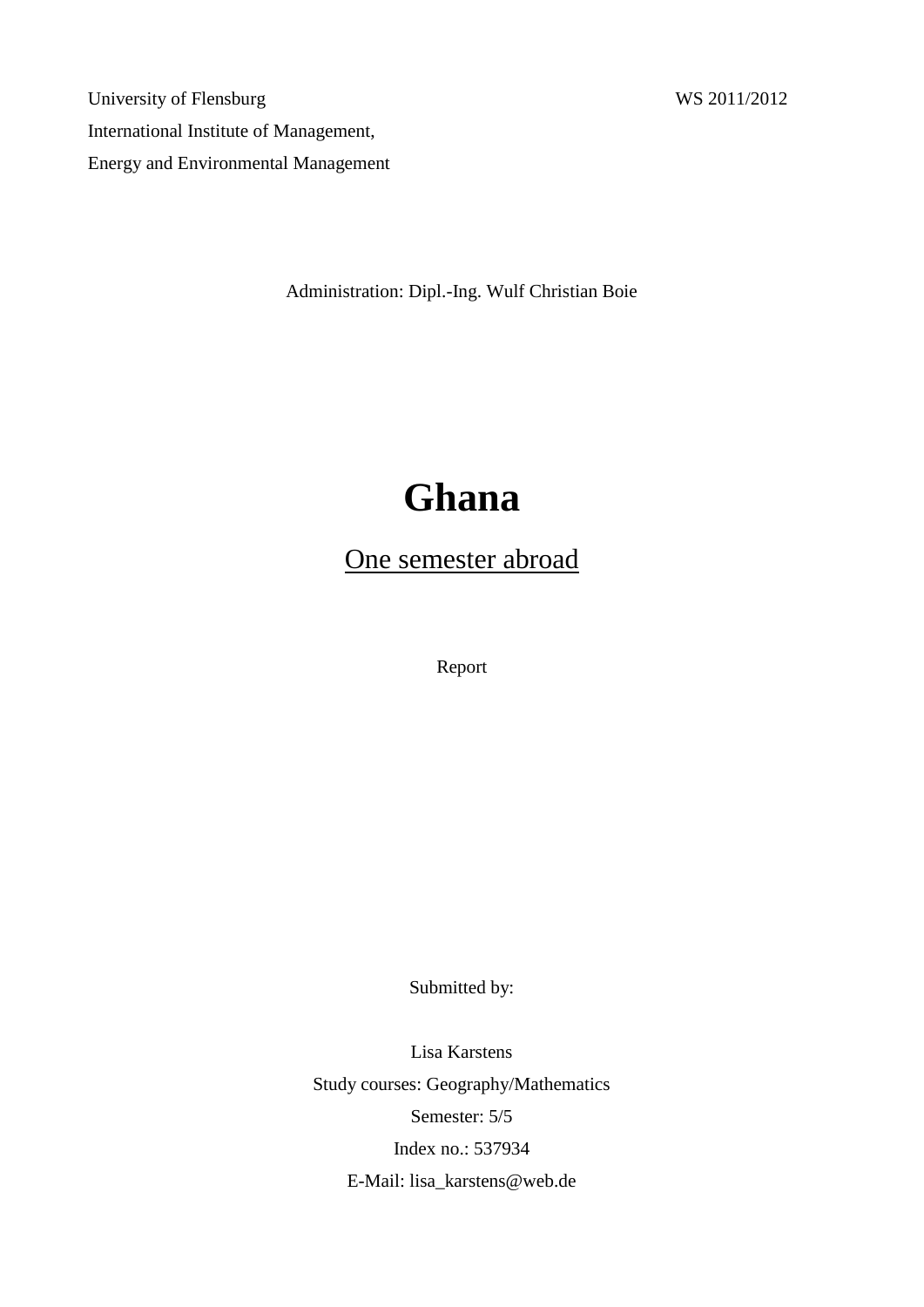# **Contents**

## **1 Introduction**

## **2 Studying in Ghana**

| 2.1 | My Objectives $&$ Expectations |  |
|-----|--------------------------------|--|
|-----|--------------------------------|--|

- 2.2 My new Environment: Ghana
- 2.3 Studying at the University of Ghana

## **3 Reflection**

### **Literature**

### **Annex**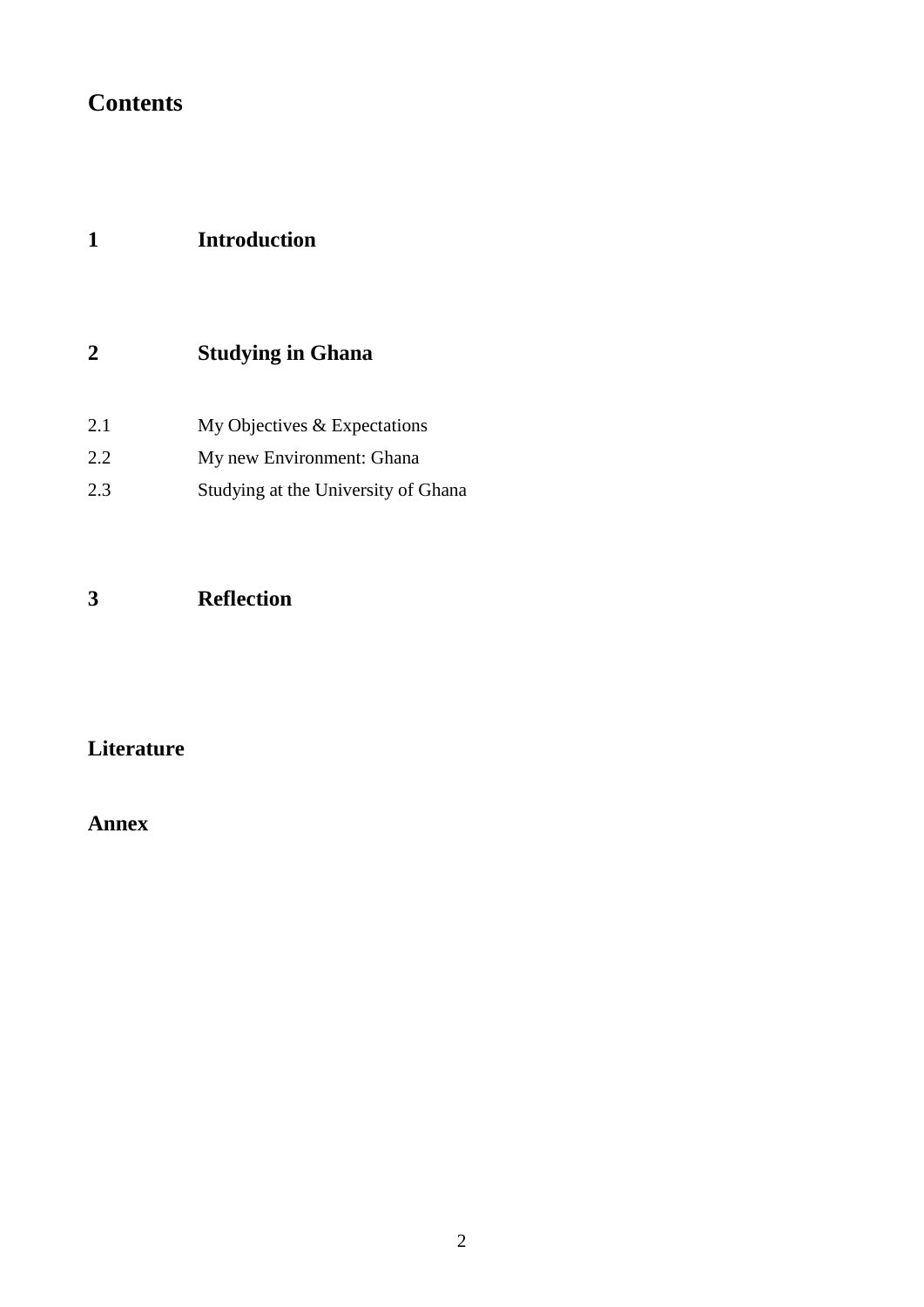#### **1 Introduction**

For students of geography, it is recommended to spend time apart from home in distant places by absolving e.g. internships or a semester abroad. Already when I applied for geography, I thought about spending my fifth semester at a university far away from Flensburg. And so I did!

Before I could start my adventure, I had to decide where to go. However, it was an easy decision after the Head of *Department for Geography and Resource Development* of the University of Ghana visited the University of Flensburg and piqued my curiosity for his home country.

#### **2 Studying in Ghana**

#### **2.1 My Objectives & Expectations**

"Why Ghana?" was always the question people asked me when I told them, I will spend one semester at the University of Ghana and the answer was always the same: "It is far away and totally different from home!"

To spend one semester abroad meant for me to escape from my German daily life, meet new people from all over the world and to delve into a culture, different from my own. Ghana seemed to be a perfect place to realize these ideas. I did not want to have too many expectations, but at the latest that I joined a preparatory course at the University of Flensburg about Ghana – usually arranged for those, who went to the country for an internship – I learned more about my new environment and started to create a specific image about my semester abroad.

One of the reasons for spending a semester at the University of Ghana was that I needed a break from my stressful German daily life referring to my studies and side job. I saw the chance to gain (spatial) distance to lose all the stress and pressure assembled during the last month and to think about different possibilities for my future. Beside my escape from Flensburg, I expected to broaden my horizon in different ways. In addition to the improvement of my English skills, experience a new culture that could not differ more from my own, received priority. Various aspects such as new manners, a different way of life, a cuisine unlike the German but also other methods of teaching and studying, I intended not only to see but also to experience. I expected from my studies in Ghana to participate in interesting lectures, even if I probably would have some comprehension problems because of a language barrier. Additionally I was curious about experiencing how a student's daily life and studies in Ghana are. But next to my life as a student of the University of Ghana, it was also important for me to have time for travelling to see and find out as much as possible about my new temporary home.

Furthermore, my objective was to meet lots of new people, both, Ghanaians, who could introduce me to their culture and people from very different nations to explore and understand the new environment together.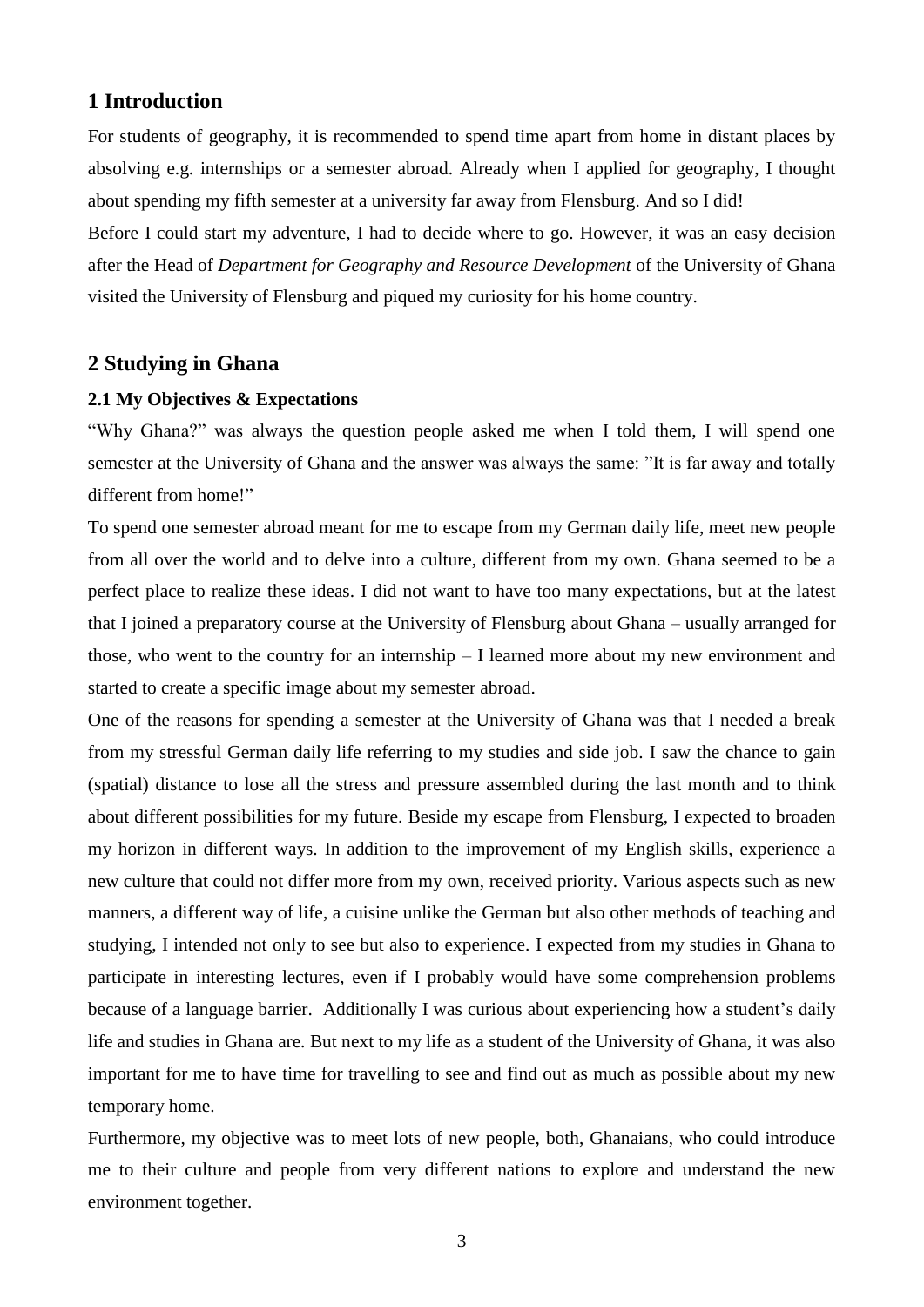I never doubted that a semester in Ghana implies a large-scale challenge. But I awaited this challenge relaxed and imagined that I could calmly confront difficulties and problems that would certainly appear, because those challenges were a major impulse for me to visit Ghana. However, my assumption was that my prospective living situation would be the most difficult challenge. I did not have an exact idea about the accommodation for the international students, but I knew that I would share a room for five month with a stranger – a tough condition for someone like me with my own apartment in Flensburg.

#### **2.2 My new Environment: Ghana**

The in West Africa located former British colony – known as Gold Coast – gained its independence in 1957. Since that day the country is known as Ghana.

The Republic of Ghana shares its borders with the francophone nations Côte d'Ivoire in the west, Burkina Faso in the north and Togo in the east. In the south, Ghana borders on the Atlantic Ocean, more specific, the Gulf of Guinea. The country is divided into ten administrative regions: Volta and Greater Accra Region, including Accra, the capital city of Ghana, Central Region, including Cape Coast, the former capital, Eastern, Western, Ashanti, Brong-Ahafo, Northern, Upper-West and Upper-East Region. The national language is English. Besides, many different languages and dialects are common in Ghana (e.g. Twi).

As per the government of Ghana, the total population of the democratic country is about 24.000.000 (status: 2010). With about 3.000.000 inhabitants (status: 2000), the Greater Accra Region is the second most populated region in Ghana (most populated is the Ashanti Region). The University of Ghana is located just in this region. The campus lies about 13 km north-east of Accra, in Legon. The University of Ghana was founded as the University College in August 11, 1948 when Ghana was still known as Gold Coast, to provide higher education in the British colony (ACADEMIC AFFAIRS DIRECTORATE 2009: 9). The current student population is about 42.700, with a malefemale-ratio about 3:2 and about 1.400 foreign students and 950 senior members for research and teaching. The University of Ghana is the oldest and largest of the five public universities in the country (ACADEMIC AFFAIRS DIRECTORATE 2009: 10). The beautiful, tropical campus is dominated by a unique Asian architecture and provides many halls of residence, departments, lecture halls and laboratories, libraries such as the Balme Library – a monumental building named after David Mowbray Balme, the first principal of the University College –, an open-air theatre, sport fields, a sport stadium and a swimming pool with a gym close-by, cafeterias, restaurants, shops and a night market, university basic schools, a national post office and a variety of banking houses (ACADEMIC AFFAIRS DIRECTORATE 2009: 11). The whole campus area is permanently under strict observation by several security guards and policemen.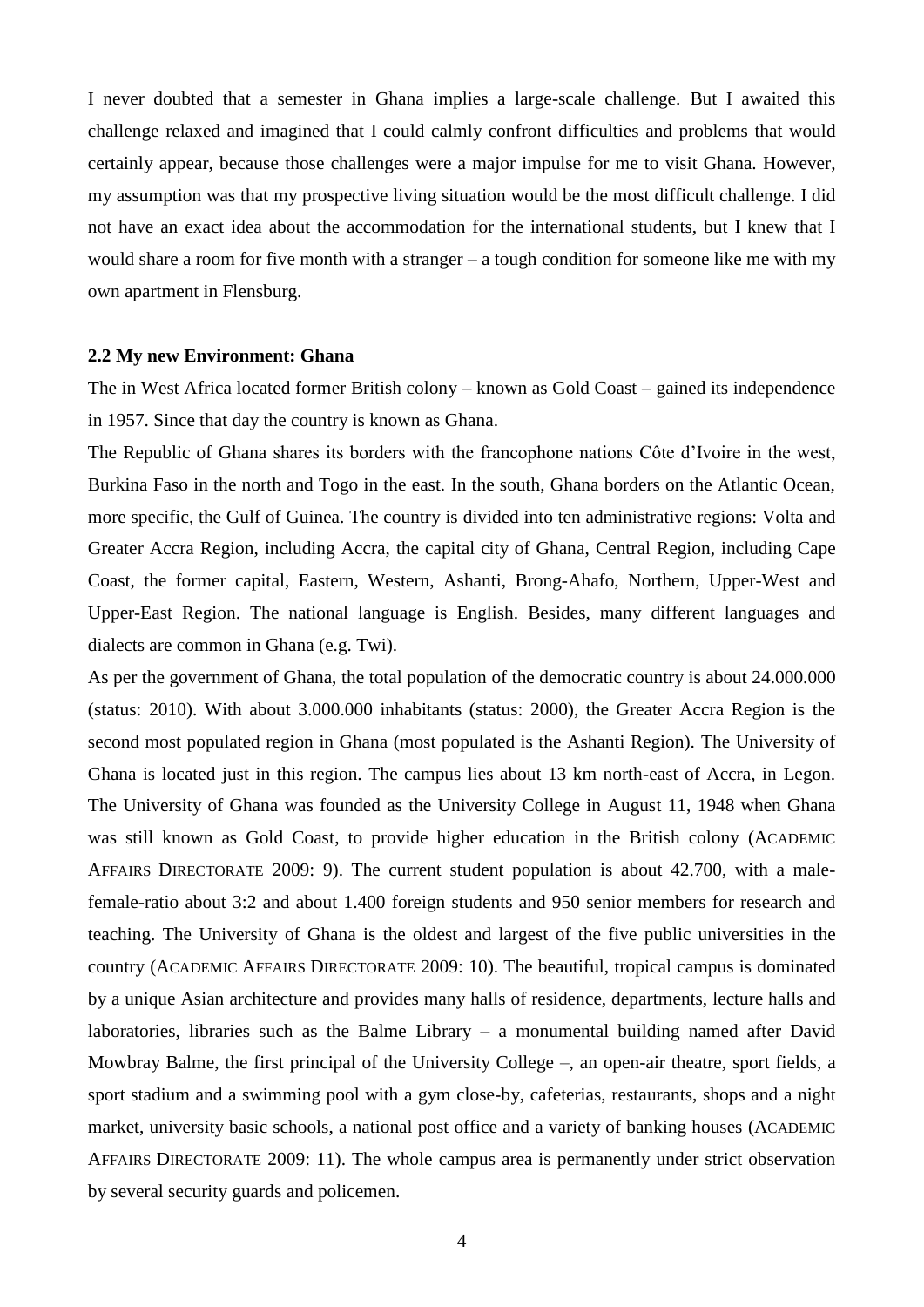#### **2.3 Studying at the University of Ghana**

To study at the University of Ghana connoted for most students to live on campus in one of the numerous residence halls. Almost every non-African international student (about 90% from the USA) is sheltered in one of the two International Students' Hostels (lovingly called "ISH" 1 & 2) mixed with local students and some African internationals such as Nigerians (the Nigerians represent the largest part of the international students). Both ISH's are located at the south of the campus and each hostel has four levels with 43 single and 85 double rooms. Furthermore, each ISH provides twelve common washrooms, six kitchens, three TV-Rooms, two reading rooms and one small restaurant. Besides, ISH 2 is equipped with a laundry.

The first semester of an academic year at the University of Ghana begins in mid of August and ends a few days before Christmas. All international students who arrive in a well defined time period can enjoy a pick-up service from the airport to ISH organised by the IPO (International Programmes Office). Arrived at ISH, every student first gets a room. Most non-African internationals are sharing their room with an African student. Anyhow, my roommate was a girl from Norway! The Ghanaian roommates often just arrive when the lectures have already started. The first days of an international student are filled with unpacking, orientation organised by the IPO, doing important errands (e.g. buying plates, saucepans, toilet paper, bucket, pillow etc.) as well as the payment of the school and accommodation fees, registration for courses and exams within a specific level (the bachelorprogram is grouped into four levels, level 100 to level 400), receiving one's students' ID-card and – of course – adaptation to a new environment.

The lectures do not differ that much from those in Germany. There is only little interaction between students and lecturer. The lecturer asks questions just at times and in the end students get usually the chance to eliminate obscurities. Furthermore, most lecturers are using Power Point Presentations even if not one lecture room is equipped with a beamer; but every class has a class representative ("class rep") and this person must organise a beamer on time. The few lectures that are not hold by Power Point are arranged with dictates. The lecturer is dictating the entire presentation and the students are writing almost everything verbatim. Seminars like in Germany do not exist, but some departments offer tutorials referring to a particular lecture. Nevertheless, sometimes students have to get active by presenting a given issue by Power Point within the lecture or writing assignments about a specific question. Those duties are mostly handled by teamwork.

Apart from the regular lectures and the few assignments, the first weeks of the semester at the University of Ghana are quite relaxed. It seems like the local students do not even take a look into there lecture notes afterwards while the few internationals who come from non-English speaking countries at least go through their notes straight after a lecture to eliminate last comprehension problems. The proper "cramming" and intense dealing with the assembled materials start just a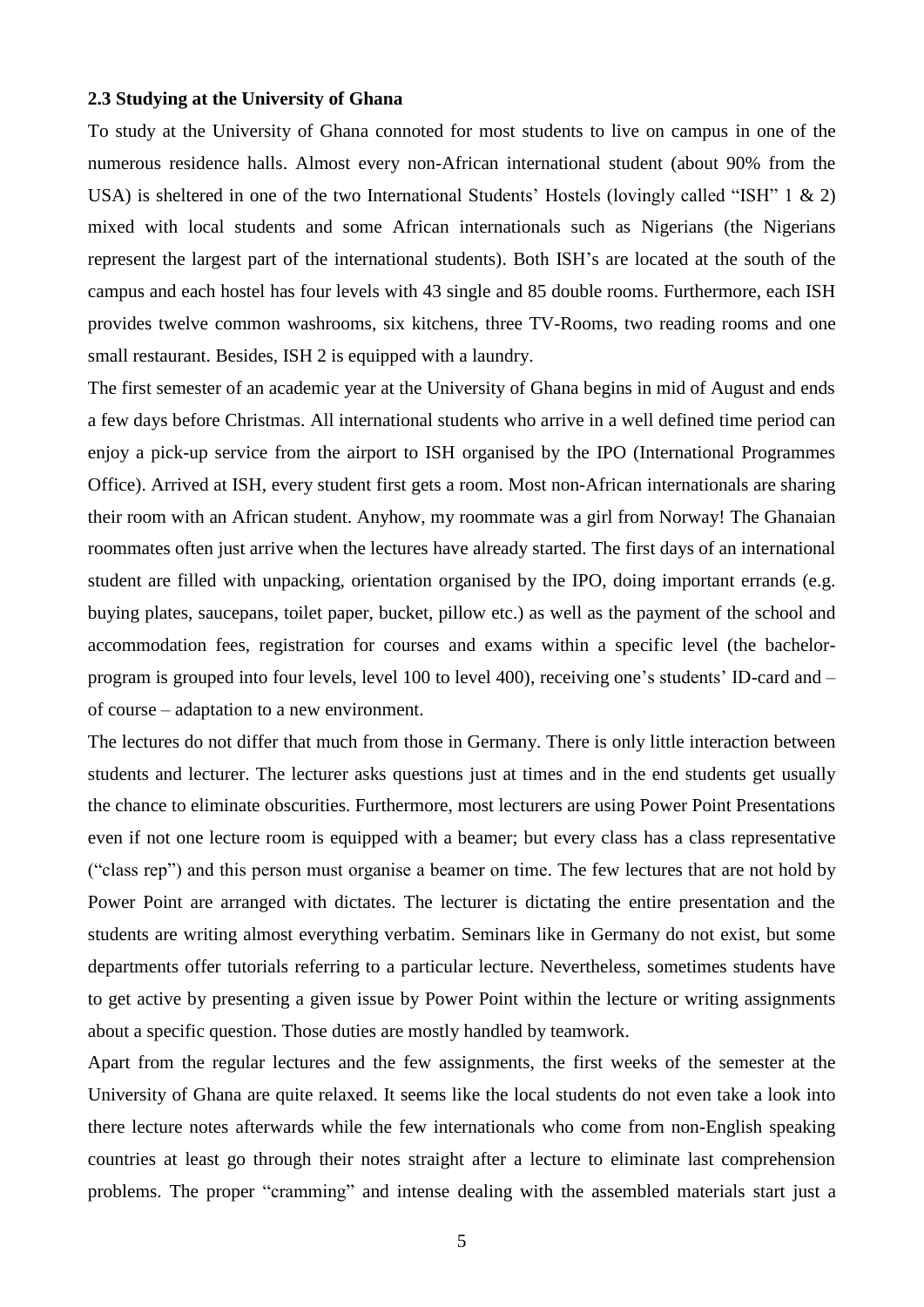short time before the exam period begins. The studying material is composed of lecture notes, copied readings the students can buy and – if available – former exam-papers. The exam period lasted from mid of November till mid of December. One week before the first exams begin, the students get a "Revision-Week" to have free time to prepare and study.

Every exam at the University of Ghana lasted two and a half hours. Each student receives a prepared booklet and about ten minutes before an exam starts officially, the students get the exampaper to have a first look. In most departments, an exam includes two sections. Each section has three questions. All in all, three questions must be answered – in form of three essays – with at least one question of each section. The guidelines for the exams at the University of Ghana are much stricter as at the University of Flensburg. It is not allowed to take any piece of paper or a phone into the venue. Moreover, every student has a defined seat, identified by the respective index number, written on the desk. Furthermore each student has to sign on a paper (internationals must sign twice) and must be identified by one's students' ID-card. The lecturer is never present. Other staffs from the particular department are the minder.

Of course, studying in Ghana includes also leisure. While Ghanaians prefer to spend that time with watching TV in their rooms, playing e.g. football on campus and going to church every Sunday, the international students prefer rather to visit places off campus to experience the new environment. To capture the markets in Accra downtown, strolling through the Cultural Art Centre, laying in the sun, shopping in one of the "western-style" malls or participate in the Reggae Night every Wednesday at two different beaches are just a few examples for a students' recreation in Ghana. Alternatively it is also possible to spend one's leisure on campus. Students can join one of the numerous sport teams (e.g. football, basketball, volleyball, swimming etc.), go to the gym as well as swimming lanes in the campus pool or participate in movie nights or music performances. The weekends of an international student, that mostly start already on Friday, are basically reserved for travelling and clubbing. Leisure can also include the Ghanaian cuisine. Bread and egg in the morning and for lunch and dinner rice and plantains in a numerous of variations, chicken, fish, yams and of course the national dish Fufu, just to name a few, are almost everywhere to get.

#### **3 Reflection**

As an international student at the University of Ghana I felt never left alone due to the IPO. The IPO not just made recommendable offers such as the well organised airport pick-up service or an orientation program; if any problems, difficulties or obscurities appeared, we students could always contact the IPO. Additionally, it was quite disburdened that the University provides a safe accommodation for every international student. To live in ISH with other internationals and locals is exciting and great even though it is not always easy.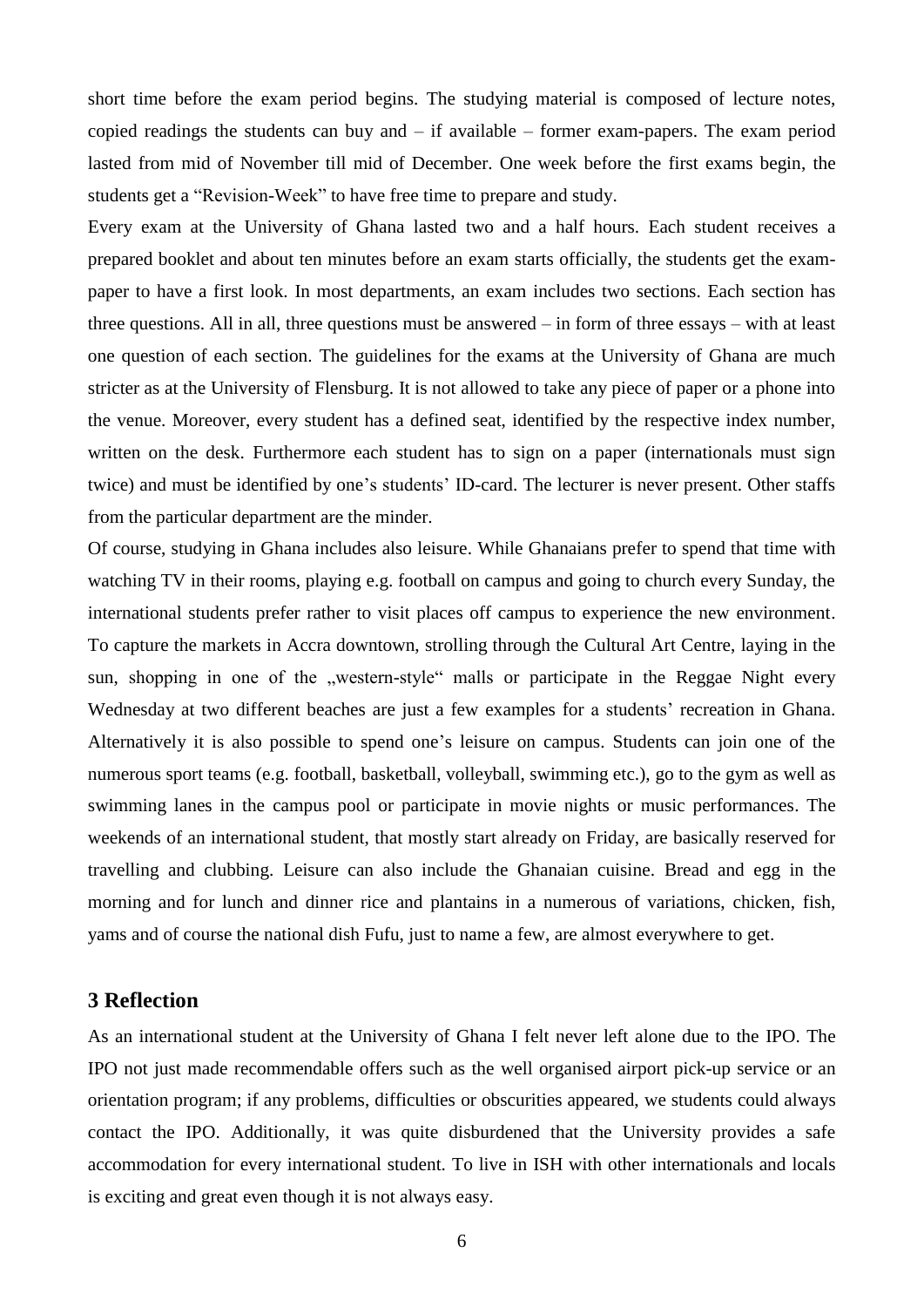The rooms in ISH are adequate and I always felt comfortable in my new home. The kitchens need getting used to. But actually it is good to have the possibility of using hotplates and a refrigerator so that ants and rats (no permanent condition) can be ignored. The common washrooms were for some a difficulty, because men and women are not always separated. Personally, I never had a problem with sharing a washroom, even with men. But unfortunately, ISH 2 had serious problems referring to running water during my first four month and it seemed like nobody felt responsible. Not until end of November, construction works started to change the water system. Since then, water was almost always running, but before it happened that we had no water again and again so that ISH 2 started to smell disgusting and excrement were summing in the toilets. To get water from somewhere else for washing the dishes or to take a bucket shower was no problem. In addition it was possible to take a shower in ISH 1. But the situation with the toilets was really a challenge nobody wanted to adapt to. Referring to that, it should be noticed that the cleaning staff made dayto-day all efforts to keep ISH clean, even without running water. Also the staff from the laundry made a good job with washing and drying the students' laundry. Nevertheless, most students washed the bigger part of their laundry by hand – a quite exhausting challenge. It is impressive to think about Ghanaian women who wash the laundry of their e.g. five-headed family regularly.

Beside the ambient conditions, I made both positive and negative experiences with living next door to Ghanaian and other African students. A difficulty was to get used to those Africans who got up very early and went to sleep very late. Unfortunately I learned that the locals – but also Nigerians – are quite inconsiderate. However, this behaviour seemed not to be intended rather like a common manner. Apparently they are just not used to think about if their behaviour bothers others. E.g. those Africans I met were banging doors, singing (not always good but loud), listening to music so that the entire hostel could almost feel the bass and were chatting with such a high volume like they were standing meters apart from each other, and all this in the very early morning or during the night. This behaviour is interesting but a mystery to those who were raised to be always considerate. Even if it was never a problem to ask for more silence and I got slightly used to the noise 24/7, to deal with it was just exhausting at times. In addition, it was complicated to cope with some students' understanding of basic sanitation, e.g. to flush the toilet, wash hands regular or even the use of toilet paper were uncommon. In general I do not care about other people's hygienic behaviour as long as it does not affect me, but always to deal with the excrement of other students was disgusting. There were two possibilities: I could tell the person in question to flush or I could just try to ignore it and do not care about. I chose the second way, because I would feel bad, like teaching them sanitation and I think that is not my duty at all.

Besides I made also very positive experiences by sharing a hostel with the local students. Ghanaians are the most sociable people I have ever met. It was never a problem to have a conversation with the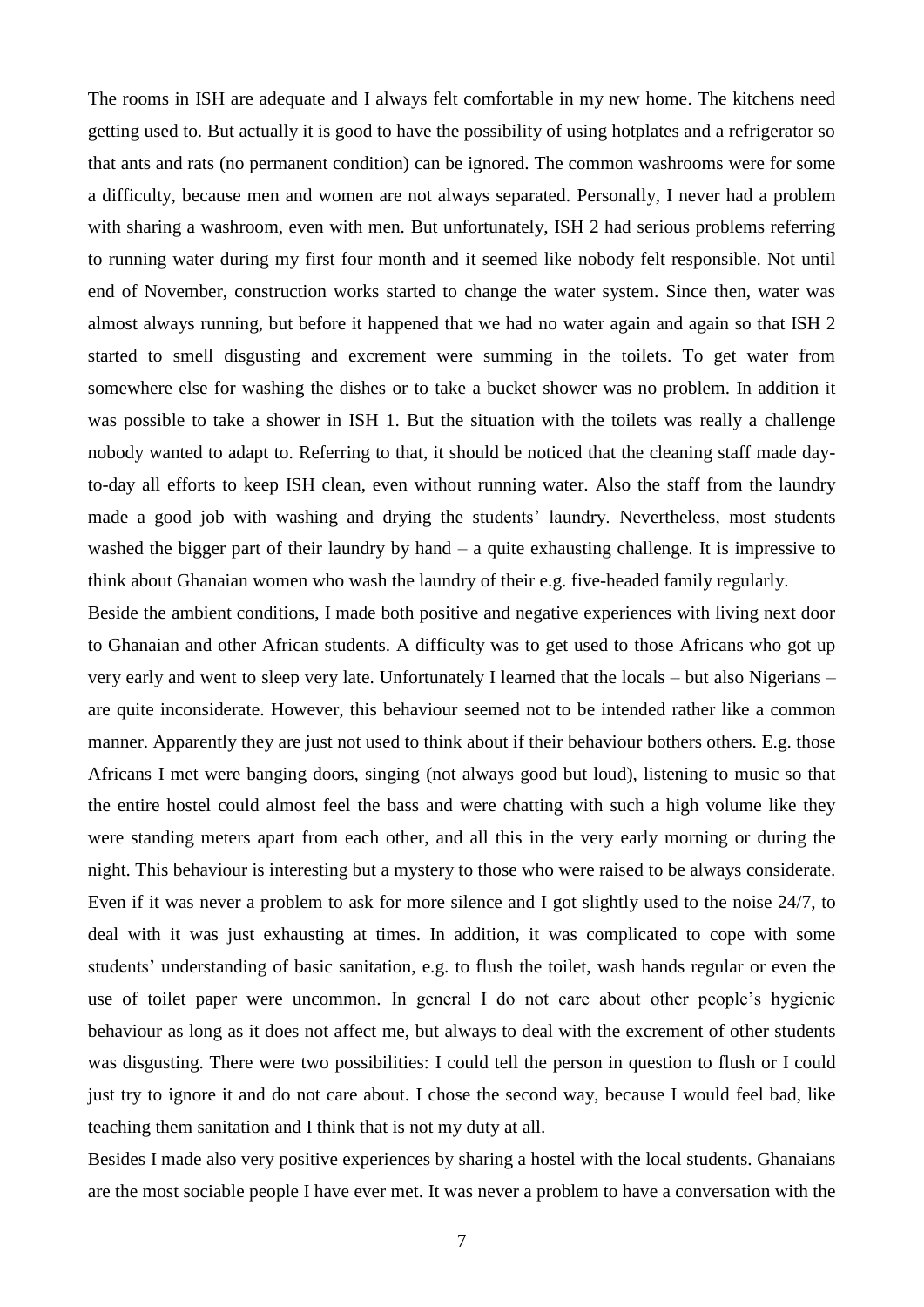local students, because they were always interested where the internationals come from, what courses they do etc. In addition, especially the female students like to cook and invite other people. Sharing seems to be an important virtue in Ghana. They do not just like to share food, but also knowledge. Ghanaian friends gladly help foreigners to understand their culture or to teach them some words in Twi, a widely-used Ghanaian language. Every question can be asked, even if the first reaction is mostly a loud laugh; but I learned that Ghanaians never laugh about people, they smile at them and they do this constantly. To share a hostel with Ghanaians connoted one was never alone, because we internationals were always welcome to join or visit the locals.

All in all, it is sometimes a challenge to live in ISH, together with students who behave so much different as oneself. But even if I was glad to return to my own apartment after five month, the experiences I made in ISH were awesome and I wouldn't want to miss them. For instance, I learned to fade out annoying noise and my worst concern, to share a small room for one semester, turned out to be one of my greatest experiences.

Additionally to my life in ISH, I perceived the studies at the *Department of Geography and Resource Development* as very positive and promotional. The Head of Department was always concerned with the well-being of the internationals and was available for questions and to solve problems. Furthermore, all my lecturers were interesting characters so that I really enjoyed being taught by them. Even though I had little comprehension problems in the first few weeks, after a short time I could catch the African English quite well. I also learned fast that time is not the Ghanaian's business. In my first week I heard from a local person the great sentence:"You have the watch, but we have the time!" and the Ghanaians are taken that literally. All the more, I was surprised to see that most of the local students were exceedingly on time, while the lecturers tended to be late. Teamwork with the local students to prepare assignments went very well and it was interesting and great to see how enthusiastic they can discuss about a given topic.

My only but tremendous point of critique about studies at the University of Ghana in general is that references are rarely or even not indicated at all and if references are available, they are mostly incomplete and incorrect (e.g. "source: www"). Not even readings are sourced. I read one time three copied chapters of a book I did not even know the title or author. In addition, Ghanaians like to use Wikipedia as a reasonable source. I was quite shocked about this "misdeed".

Apart from life and studies on campus, the daily life includes some challenges. Ghanaians are very religious and insist on their faith obstinately. Those Ghanaians I met would never start to deal with their belief critically, because everything is written in the bible, hence it is a fact. And especially the women tended to start religious discussions that never find an end, because they showed no understanding at all in reference to unbelieving or different believing people. For them, there is no doubt that the bible publishes the truth. In respect to this, my only positive experience was to learn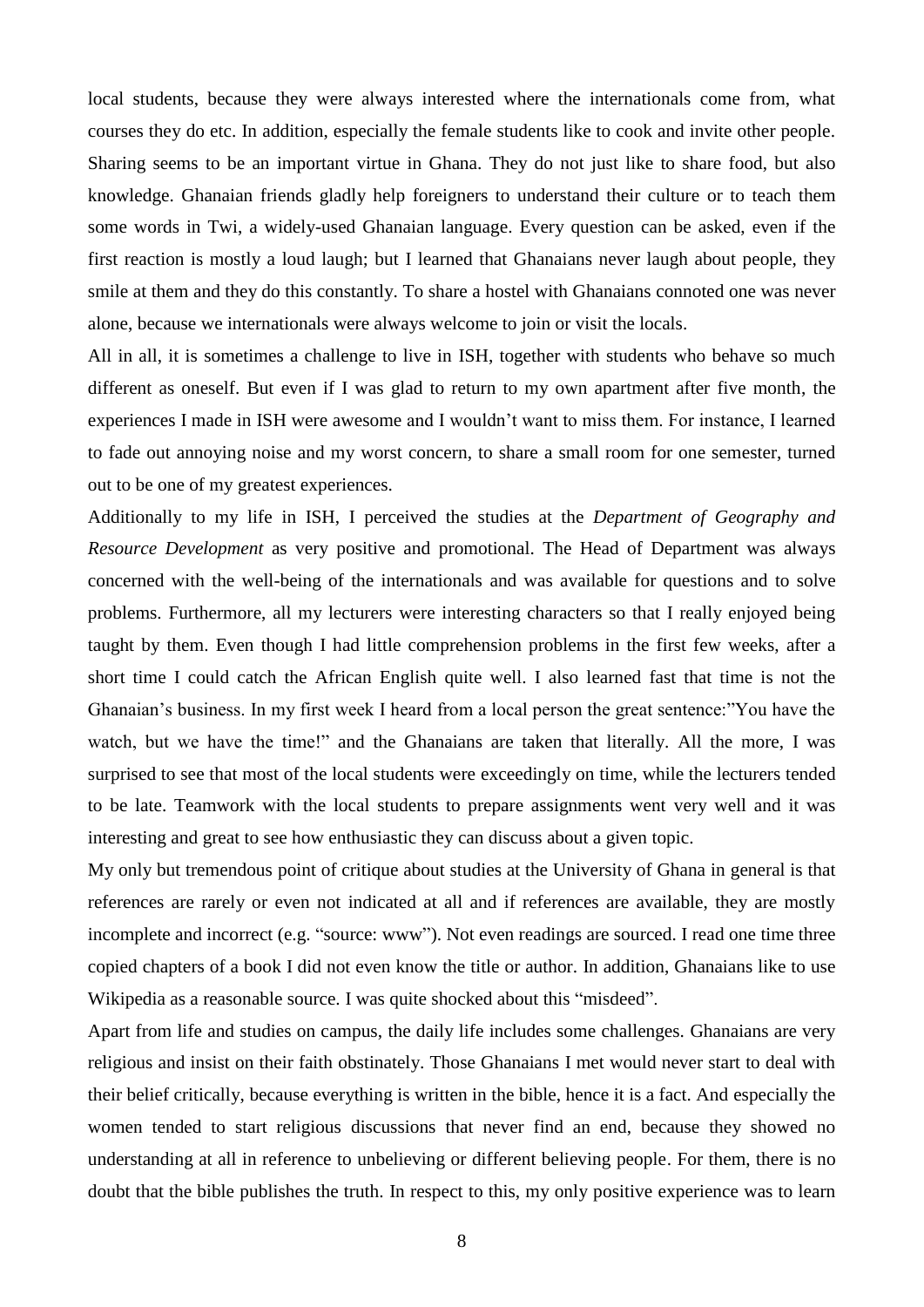something about the Ghanaian faith and contents of the bible. Personally, I accept every kind of faith and those discussions could have been very interesting if both parties would have shown mutual understanding, but to talk with a non-tolerant person – with regards to religion – was just exhausting.

Beside those religious debates, I was confronted with begging people. Those are mostly children between the age of five and ten belonging to the Romanies. To realize how their parents exploit them to collect money and other goods while they are sleeping in the shadow, broke my heart.

To experience the vivid market life in Ghana as well as the seller all over with their goods carried on their heads was very remarkable. It is totally fun to delve into the markets but inevitably I started to think about what kind of life it is to labour every day – Monday to Sunday – from the early morning till night in the dust and hot exhausting sun. Especially to see little children working, even if Ghana has school attendance, was a sad experience. I had a great childhood within an easy going life and they seemed to have nothing but their work. But despite the hard labour they afford, I saw everywhere energetic people singing, dancing and laughing. Obviously Ghanaians enjoy themselves. They appreciate already little things in their life and this virtue is commendable.

I mentioned already the sociable manner of the Ghanaian students. But also off campus, the local people were always very interested to meet an "Obroni" (white person) or to touch one. For me as German, who is used to German reservation, it was sometimes overwhelming that everybody wanted to be my friend or grabbed me. Especially for women it is very exhausting to interact with Ghanaian men after a while. Every man wanted to talk to me, to be my friend, to get my phone number without even knowing my name, just because he thought I'm so beautiful. Of course it's great to make friends but not with about ten new men per day and if those "friendships" are based on superficiality. But this outgoing behaviour can also be advantageous. I guess because I met many locals I felt more integrated into the new environment and I really met nice, helpful and great people.

I could continue with more aspects, could immerge more into details. There is so much I experienced during five exciting months. Ghana taught me, showed me and gave me much and I only hope I gave as much as I received. Of course there are things I will not miss such as negotiating about totally inappropriate prices, the enormous air pollution or exhausting noise 24/7. But anyhow I will miss a lot. The climate, when the sun burns and the wind blows over my skin, local music with dancing and singing people all over, the Ghanaian vitality, never to feel stress due to pressure of time, because I learned time is so much a relative term, Trotro rides, the likely most interesting and wonderful way to participate in Accra's horrible traffic, an impressive, beautiful varied landscape, crickets that chirred me to sleep every night and toads that kept me from sleeping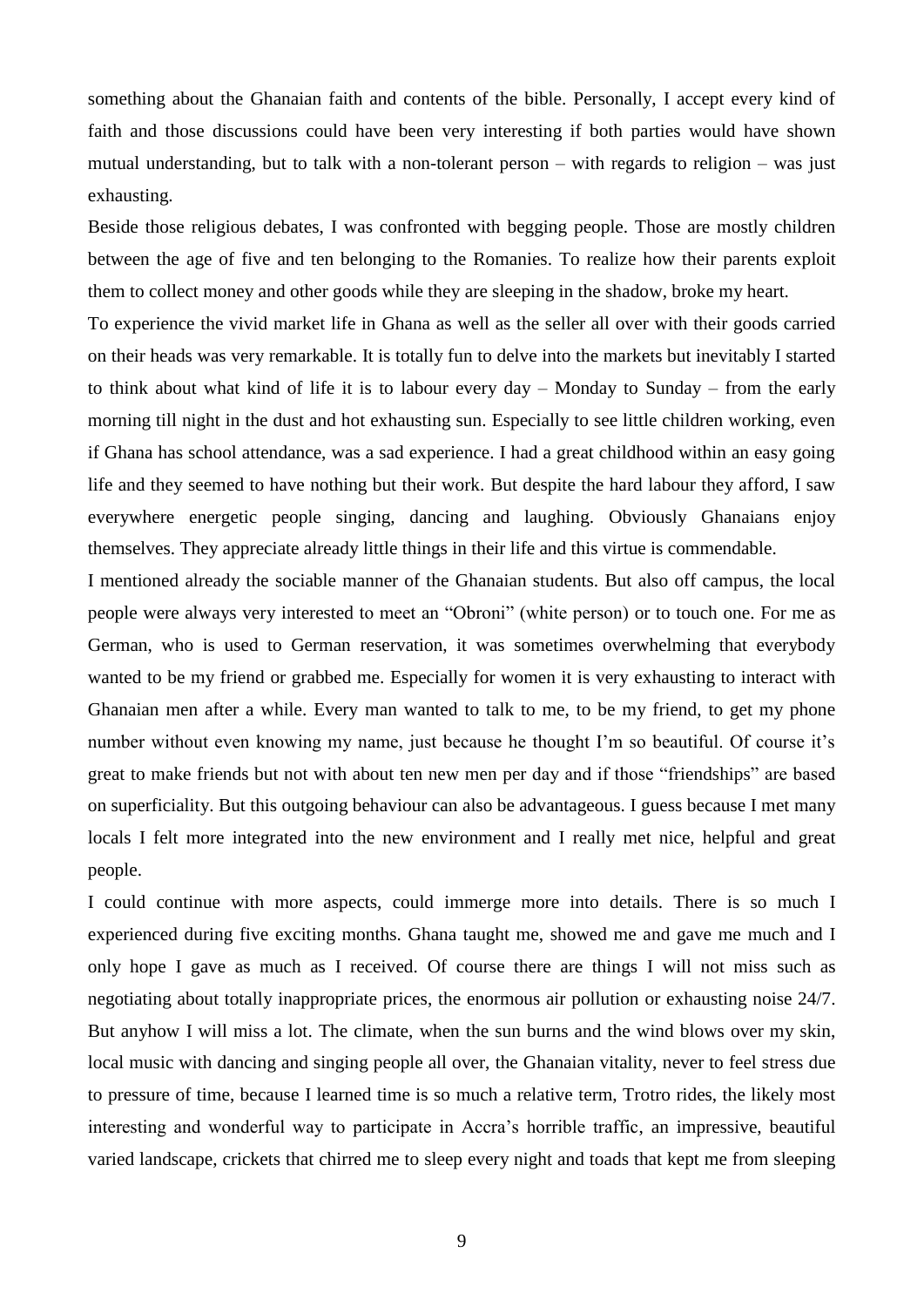because of their croaking concerts, delicious and spicy Ghanaian food, reggae nights at awesome locations as well as lovely people I met – internationals and locals; in short: just Ghana!

I realised every day, how easy and extravagant my German life actually is. I wish I will never forget to cherish already the little things in my life. Hopefully I will always keep some of the Ghanaian esprit and composure. My semester abroad gave me a new perspective towards life. I had time to relax, to enjoy my escape and to think about my future. Beside knowledge about Ghana's culture I learned a lot in my lectures during the semester. Furthermore, I realised that I'm proud to be German, even if almost everybody's first sentence was:"I heard all Germans are racists!" and so reminded me of the horrible German history; but nevertheless, I like my country, but I never thought about before. I'm sure there are more little positive changes I made even though I do not realise it right now, but I will in the future. I feel shaped due to my personal Ghana adventure in a very positive way. I was not sad when I left Germany but I will be when I leave Ghana.

Thanks Ghana!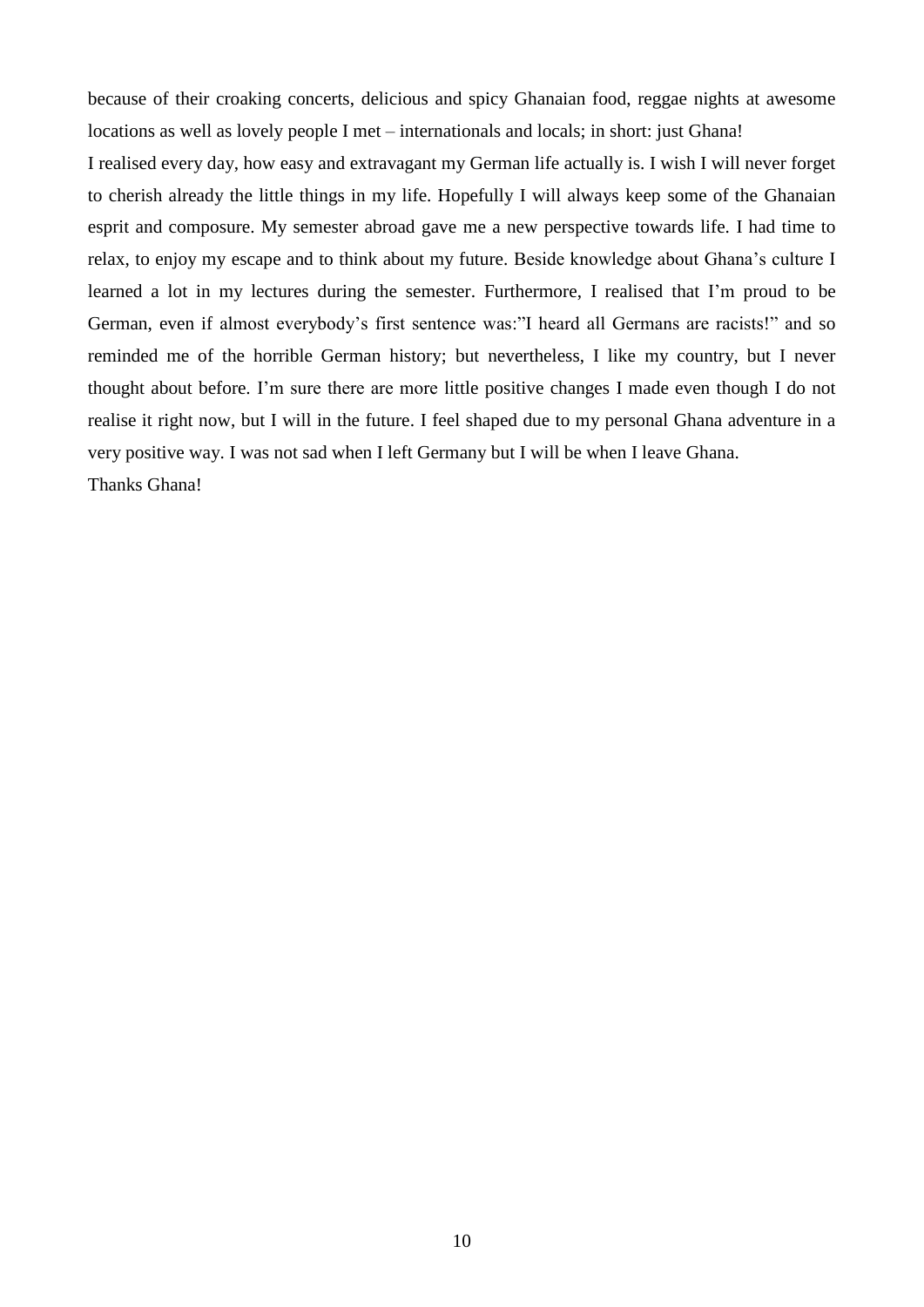### **Literature**

ACADEMIC AFFAIRS DIRECTORATE (2009): University of Ghana, Legon. Handbook for the Bachelor's Degree (Humanities): 2009-2011.

GHANA GOVERNMENT (unknown year): Ghana at a Glance. – Ghana Government. Official Portal, <http://www.ghana.gov.gh/index.php/about-ghana/ghana-at-a-glance> (status: 2011) (access: 19.12.2011).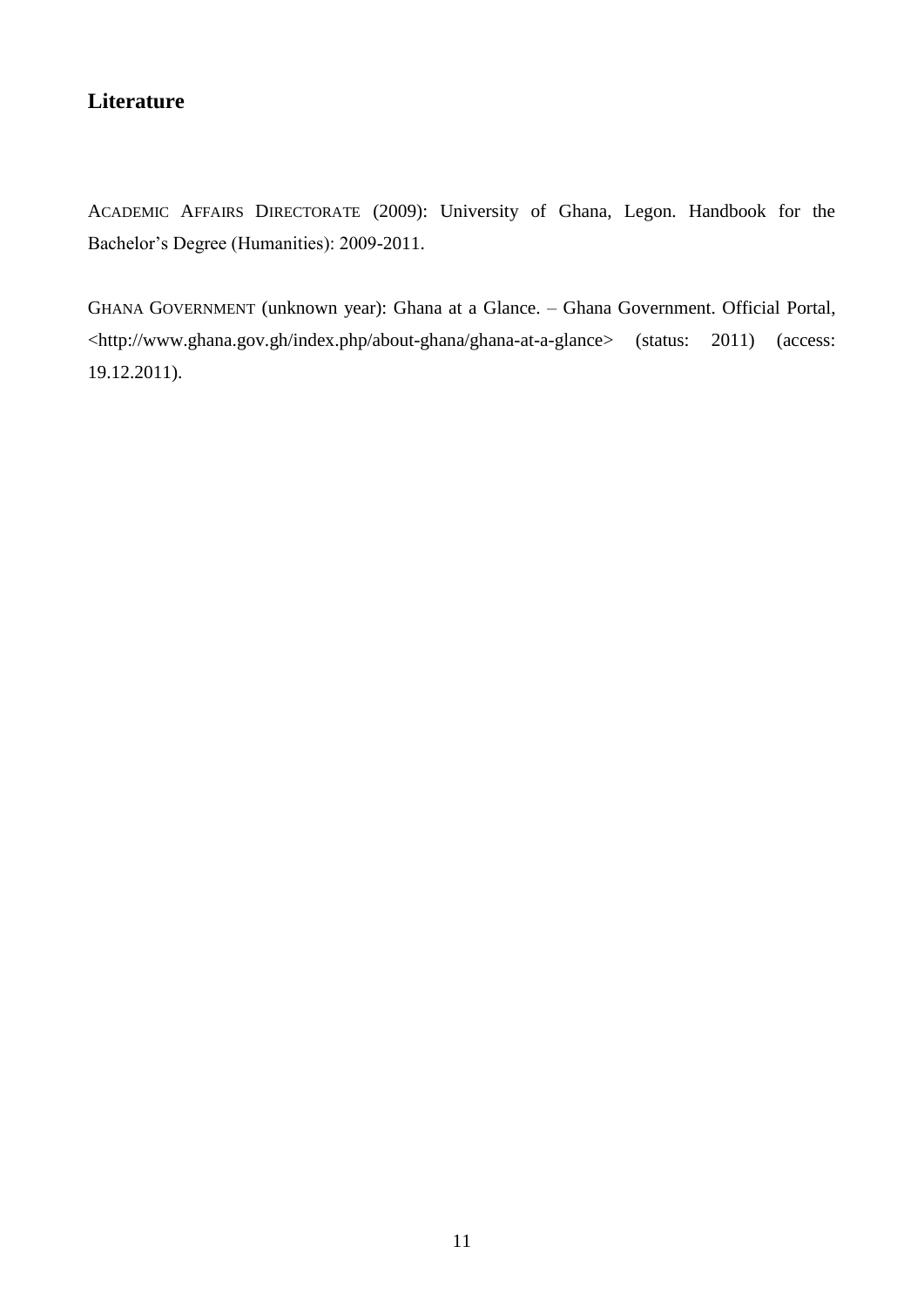#### **Practical Information for prospective International Students of the University of Ghana**

It is a challenge to spend one semester in a developing country and if you plan to complete a semester abroad in Ghana, you should prepare for the stay. If possible you should participate in a preparatory course concerning with Ghana. If your University does not offer such a course, you should start independently to deal intensely with your future temporary home. Without any preparation, it is more difficult to adapt to the new environment and it is not advisable to visit Ghana. Especially cultural aspects are important to study. For instance, it is necessary to know that you always hand a Ghanaian a thing out with your right hand, because the left is classified to be unclean. If it happens that you hand something out with your left, just apologize. It is also fundamental to deal with Ghana's climate. If you know that you can not handle hot and humid weather everyday, you should probably reconsider your plans.

Before the adventure can start, all necessary inoculations should be done. An obligation is just the inoculation for yellow fever, but you must get informed about if other inoculations are advisable as well. Do not forget to talk to your insurance about meeting the costs and of course, seek for a proper insurance for abroad! In addition you need to think about taking a malaria prophylaxis. It is likely to get malaria. Even with prophylaxis you can get sick, but the medical treatment around the campus is totally adequate so that you do not have to be concerned. Best is to get use to the thought that you can get malaria just as problems with your digestive.

To get financial aid, it is important to apply for "AuslandsBAföG" or a stipend on time. The study and accommodation fees are high but even without financial aid you should spend your semester in Ghana. The amount of fees is just little compared with the experiences you will make. In addition, talk to responsible persons to find out if the credits you will achieve in Ghana can get transferred into your study-program at home. Even though the acceptance of achievements is for many students important, do not cancel your plans just because your credits can not get transferred and you will prolong your study. It is worth it!

Before you can concern about getting a visa, you need to book your flight with respect to the official term and the period within the IPO (International Programmes Office) of the University of Ghana offers its airport pick-up service. In addition do not forget to request a passport, if you do not have (a valid) one. After that it is about contacting the Ghanaian embassy and being patient (perfect exercise for one's stay in Ghana). Fundamental is that you need to apply for the right visa type. Besides, be aware of the fact that every visa is just valid for 60 days so that you have to extend your visa at the Immigration Service in Ghana on time.

The Ghanaian currency is Ghana Cedi. You will need a Visa card to receive money. Almost every ATM just accepts Visa exclusively. Try to find a bank at home that allocates you a Visa card for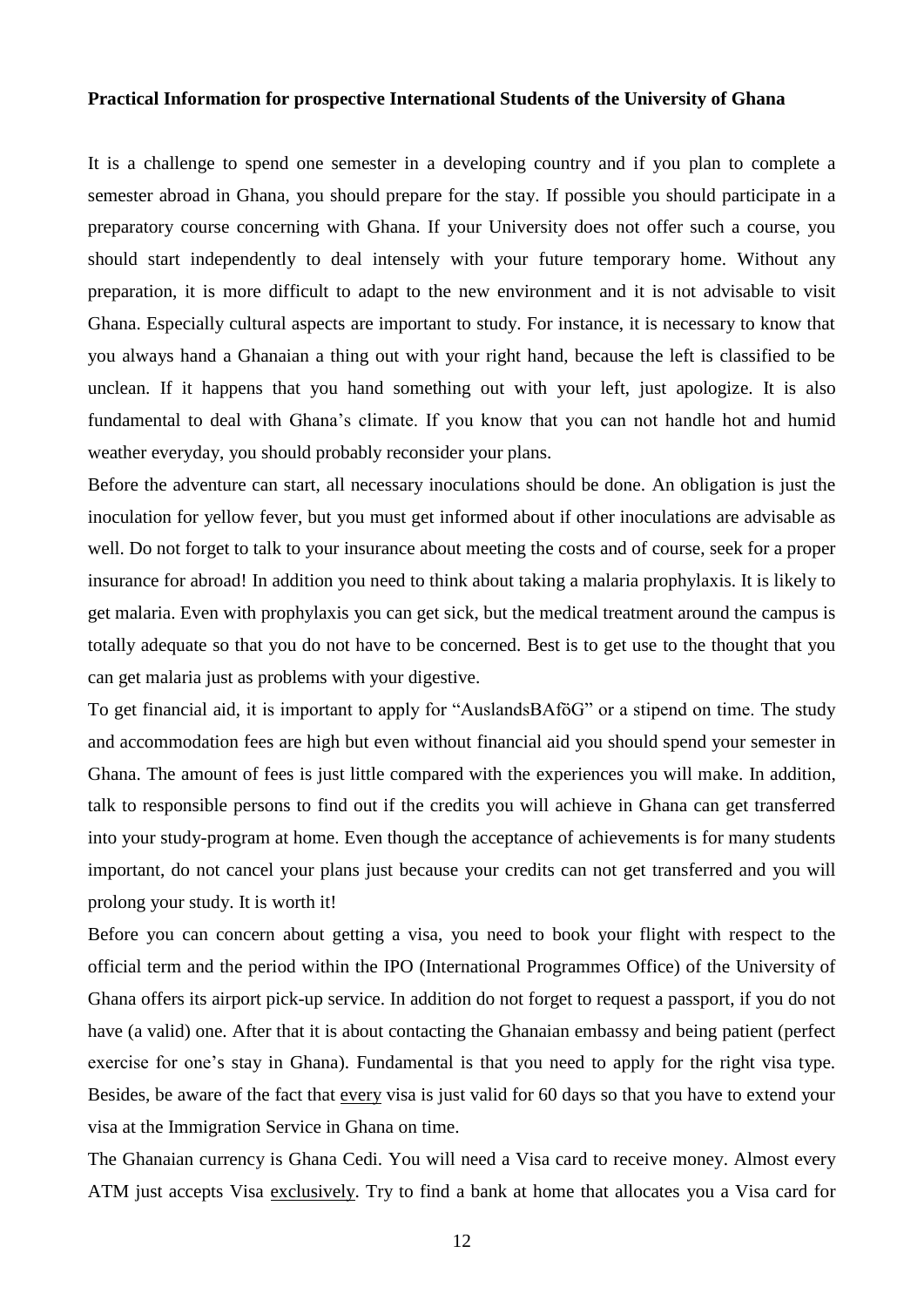free with that you can get money without paying additionally fees. Furthermore, it is advisable to use online banking to manage your money abroad.

If everything else is completed, you should contact the IPO to register for the recommendable airport pick-up service. In addition you need to decide if you want to apply for a single room in ISH (International Students' Hostel), your Ghanaian accommodation. But single rooms are more expensive and hard to get. If all preparations are done, the journey can begin.

Arrived at Legon campus, you should find out if the room you will get is permanent or if you have to move again, to know if you can start to unpack. Within the following days you need to pay all your fees. Most local and international students make their payments in cash. The easiest way to avoid waiting for hours in front of the bank with lots of money in your pocket is to make an online bank transfer if possible. In addition, you will register for your courses and exams during the first days. It is important to be aware about the determinations of possible course combinations. You will get the general information at an orientation program organised by the IPO. But the information does not include specific determinations of the several departments so that you need to pay attention to the notice boards. Otherwise it is possible that you will have two exams at the same time.

The daily life on campus is quite easy. If you do not want to go to Accra downtown, you can get all basic needs at the night market – close-by ISH – or within the surrounding area. You should know that life on campus is different to life off campus. While you can buy food on campus almost without concerns, you should take care off campus. The basic principle "cook it, boil it, peel it or forget it" is essential. In addition, too revealing clothes apart from the campus are not advisable. On campus or by clubbing in Osu, Accra's party quarter, you can dress how you like. Anyhow, even if the "Legon Girls", the female students on campus, are dressing themselves like participating in a fashion show, you should try to be more sensitive with regard to clothes. It is always a difference if a local or an international wears a very short skirt or shorts.

If you are ready to enter the markets in Accra downtown, you must be aware that you have to negotiate. But first you have to decide how to get there. The cheapest way is a ride by "trotro". After your preparation you will know all about trotros. There is just one thing to say: you need to be patient, persistent and pushy. Otherwise you will never reach your aim!

An easier way to move forward is driving by taxi. Taxis in Ghana are everywhere available, but it can become very exhausting to use one. You will not find a taximeter, so that you have to negotiate about the price before you get in. If you have no ideas about good prices, it is recommendable to ask a Ghanaian friend how much you should pay. Otherwise you are lost, because the taxi drivers are used to give you an "Obroni-price" ( a price for white, "rich" persons) that can be as double as the common price. You have to negotiate constantly. Be patient and wait for another taxi if you do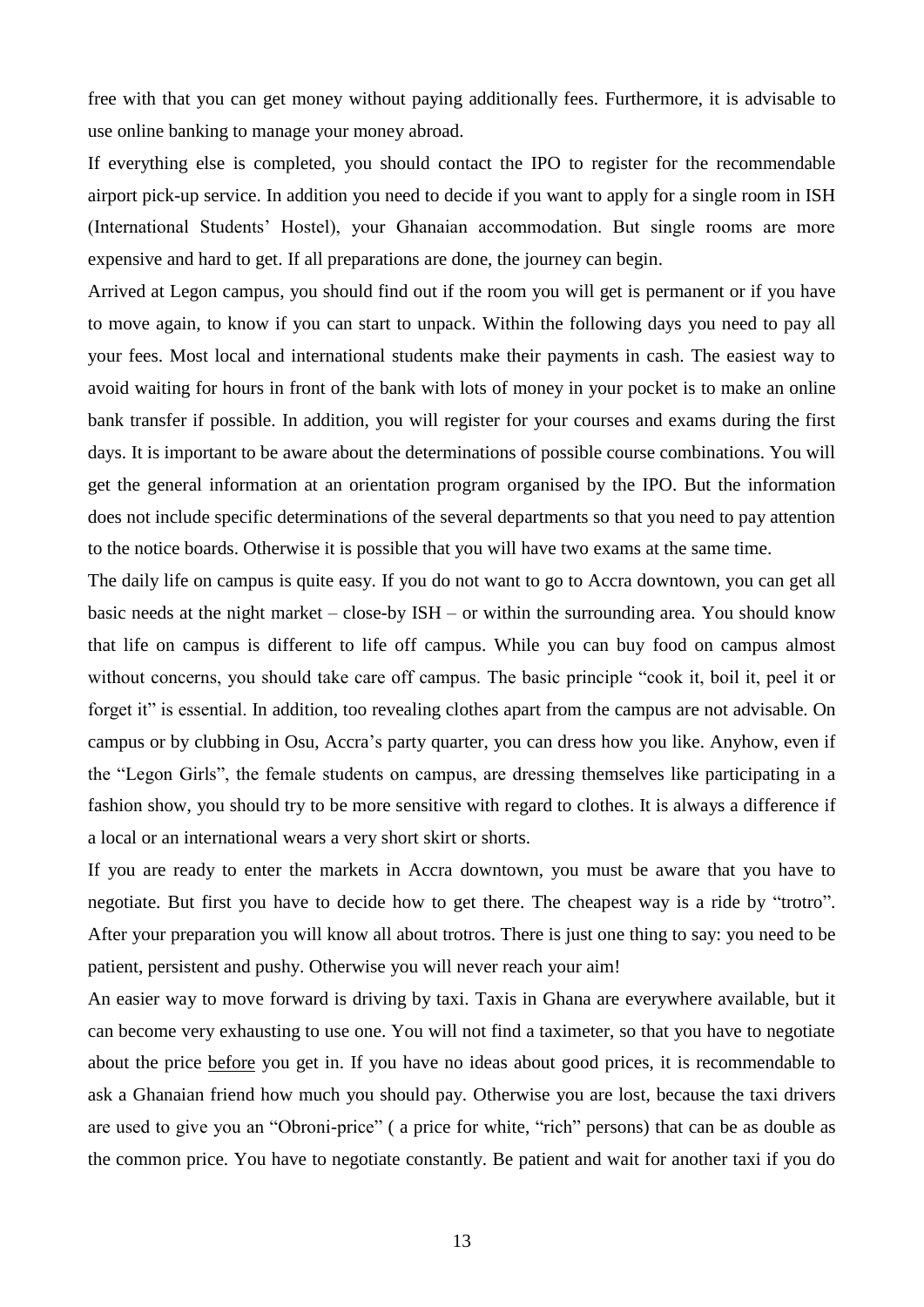not get a reasonable price. Important is that you never hand out the money before you reached the destination.

Besides, be aware about the fact that you stand out because you are an obroni (white person). Even though the locals in Accra are used to white people, they will shout "obroni" and some will touch you. If just children grabbing your arm because they are curious, it is totally fine; but if it happens that men and women always grabbing you, sometimes in an inappropriate way, you do not need to put up with that. Unfortunately, many Ghanaians do not understand that they interfere into your privacy. If you do not want that strangers touching you just tell them precisely but kindly.

Ghanaians are sociable and curious to meet internationals. Try to be even sociable as they are. But if you really do not want to talk to someone – for whatever reason – you need to tell him/her precisely. To try to communicate by body language is not working. Ghanaians can not read it at all! For women it is important to know that about 90% of the male Ghanaians will ask for the phone number. Think that through. Worst case could be, you will receive so many messages and calls that you get very annoyed. Another question the locals ask likely is if you are engaged or married. For women it is recommendable to wear a "fake-ring" to not get bothered by too many men. Usually they recognize that and will behave more reserved.

For smokers, Ghana is the perfect place to quit. Smokers should avoid smoking in public, because not many Ghanaians are smoking cigarettes. Smokers are not welcomed everywhere and that should be considered.

Beside all the things you should be prepared for and aware about, it is not to forget that a semester at the University of Ghana is really fun and you should looking forward to that wonderful time you will have to make your own experiences and to explore the different world. All advises are just little aspects out of a whole and you will get used to it without always thinking about. Ghana is not exhausting in a bad way; it is much more an exciting and different challenge!

Last but not least, some ideas for your recreation:

During the week – after your lectures – you can delve into the market life off campus, scroll through the Cultural Art Centre (a paradise for those who enjoy negotiating and for smokers, because this terrain is dominated by Rastafarians so that smoking in public is not offending), go shopping in one of the "western-style" malls (if you ever need an little escape from Africa) or relax on beaches or at a pool. Even on campus there are many possibilities to spend your leisure. You can join one of the numerous sport teams (e.g. football, basketball, volleyball, swimming), use the equipment in the gym or participate in offered courses, swim some lanes in the campus pool, meet your new friends or if you prefer calmness you can just relax in your room in front of your laptop with browsing or a good movie. Also the nights can appear varied. Most students enjoy e.g. to go to restaurants, pubs or the cinema at the Accra Mall – close-by the campus – visit movie nights or